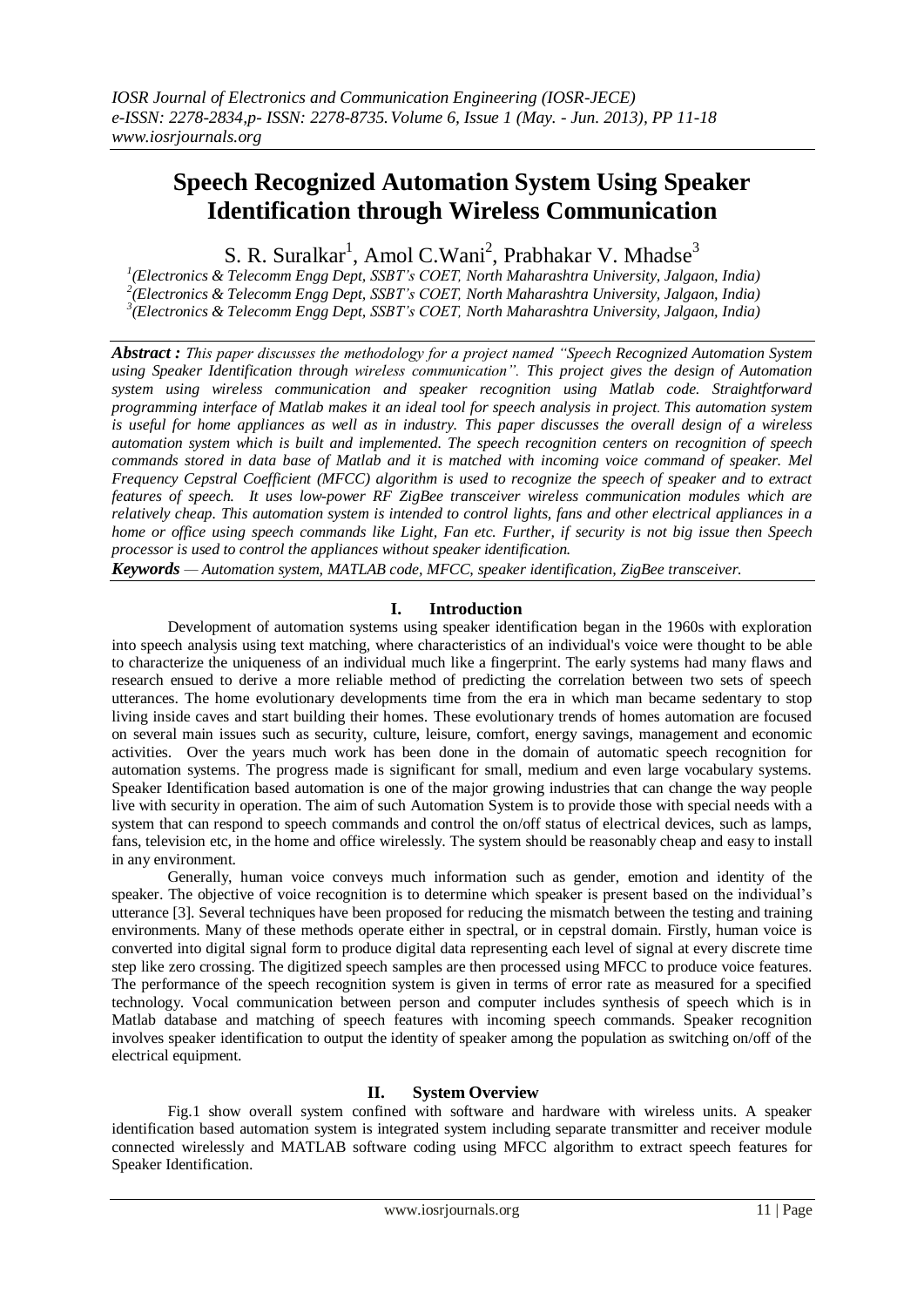

FOR GENERAL AUTOMATION SYSTEM

Fig.1: Functional Block Diagram of Automation system for Speaker Identification

This project aims to develop an automated system capable of controlling operation of various devices using voice command, so that respective user can handle, simply, such devices with authentication. Fig. 2 and Fig. 3 shows the architecture used for transmitter and receiver module, for speech interpretation an environmental microphone and communication interface, which captures and digitize voice more clearly in Matlab database and in speech processor. Microcontroller unit is used to control every operation of speech processor and speech commands coming from Matlab simulator.



Fig. 2: Transmitter section.

Speaker identification based automation system is an integrated system that facilitates user with an easy-to-use home automation system that can be fully operated based on speech commands. This system is handled by particular user only, and hence more secure system. The system is constructed in a way that is easy to install, configure, run, and maintain. The functional blocks of the transmitter module is shown in Fig. 2.

Fig. 3 shows receiver section which converts digital signal from speech processor and Matlab simulator to analog signal to drive appliances using microcontroller unit.



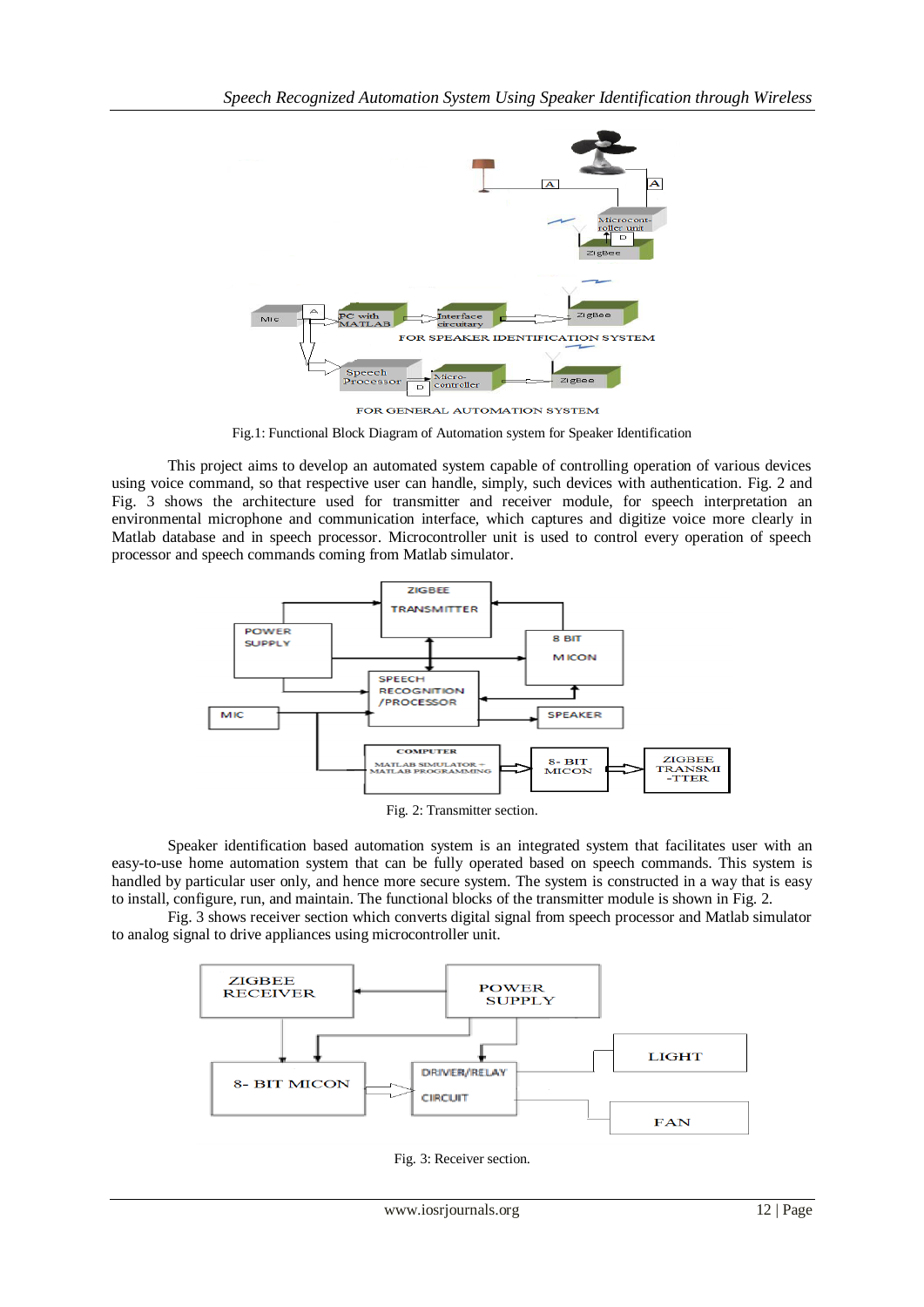We have selected the most appropriate speech recognition method using Processor HM2007 which will provide instructions to activate the systems actuators. In this case the actuators will be switches or motors which control lighting, heating and other features inside the home and office. Here, speech signal is fed to speech processor for speech analysis and same signal is applied to MATLAB using speech detect and speech write commands speech is saved in Matlab database. After the above we have selected the signal bus and communication protocol between computer and actuators. The most common are: dedicated wiring, twisted pair, ZigBee, coaxial cable, power supply installed.

## **III. Speech Recognition**

*3.1 Speech Recognition Algorithm* A speech analysis is done after taking an input through microphone from a user. The design of the system involves processing of the input audio signal. At different levels, different operations are performed on the input signal such as Pre-emphasis, Framing, Windowing, Mel Cepstrum analysis and Recognition (Matching) of the spoken word [3]. The voice algorithms consist of two distinguished phases. The first one is training sessions, where recording of speech signal takes place associated with the application or uniqueness, while, the second one is referred to as operation session or testing phase, where particular users speech commands matching is tested, as described in Fig. 4.



Fig. 4: Speech Recognition Algorithm.

## *3.2 MFCC Algorithm*

The extraction of the best parametric representation of speech signals is an important task to produce a better recognition performance. The efficiency of this phase is important for the next phase since it affects its behavior. MFCC is based on human hearing perceptions which cannot perceive frequency over 1Khz. MFCC is based on known variation of the human ear"s critical bandwidth with frequency. MFCC has two types of filter which are spaced linearly at low frequency below 1000 Hz and logarithmic spacing above 1000Hz. A subjective pitch is present on Mel Frequency Scale to capture important characteristic of phonetic in speech [3]. It checks zero crossing in speech signal.

The cepstrum is a common transform used to gain information from a person"s speech signal. It can be used to separate the excitation signal (which contains the words and the pitch) and the transfer function (which contains the voice quality). It is the result of taking Fourier transform of decibel spectrum as if it were a signal. We use cepstral analysis in speaker identification because the speech signal is of the particular form above, and the "cepstral transform" of it makes analysis incredibly simple. Mathematically, cepstrum of signal =  $FT[log\{FT$ (the windowed signal)}].

MFCCs are commonly calculated by first taking the Fourier transform of a windowed function of a signal and mapping the powers of the spectrum obtained onto the mel scale, using triangular overlapping windows. Next the logs of the powers at each of the mel frequencies are taken, Direct Cosine Transform is applied to it. The MFCCs are the amplitudes of the resulting spectrum.

#### Step-I: Pre–emphasis

This step processes the passing of signal through a filter which emphasizes higher frequencies. This process will increase the energy of signal at higher frequency.

### Step-II: Framing

The short time analysis is fundamental to speech analysis techniques. It is assumed that over a long interval of time speech waveform is not stationary but over a sufficiently short time interval about 10-30msec, it can be considered stationary. This is due to that fact that the rate at which the spectrums of the speech signal changes is directly dependant on the rate of movement of the speech articulators. Most speech analysis systems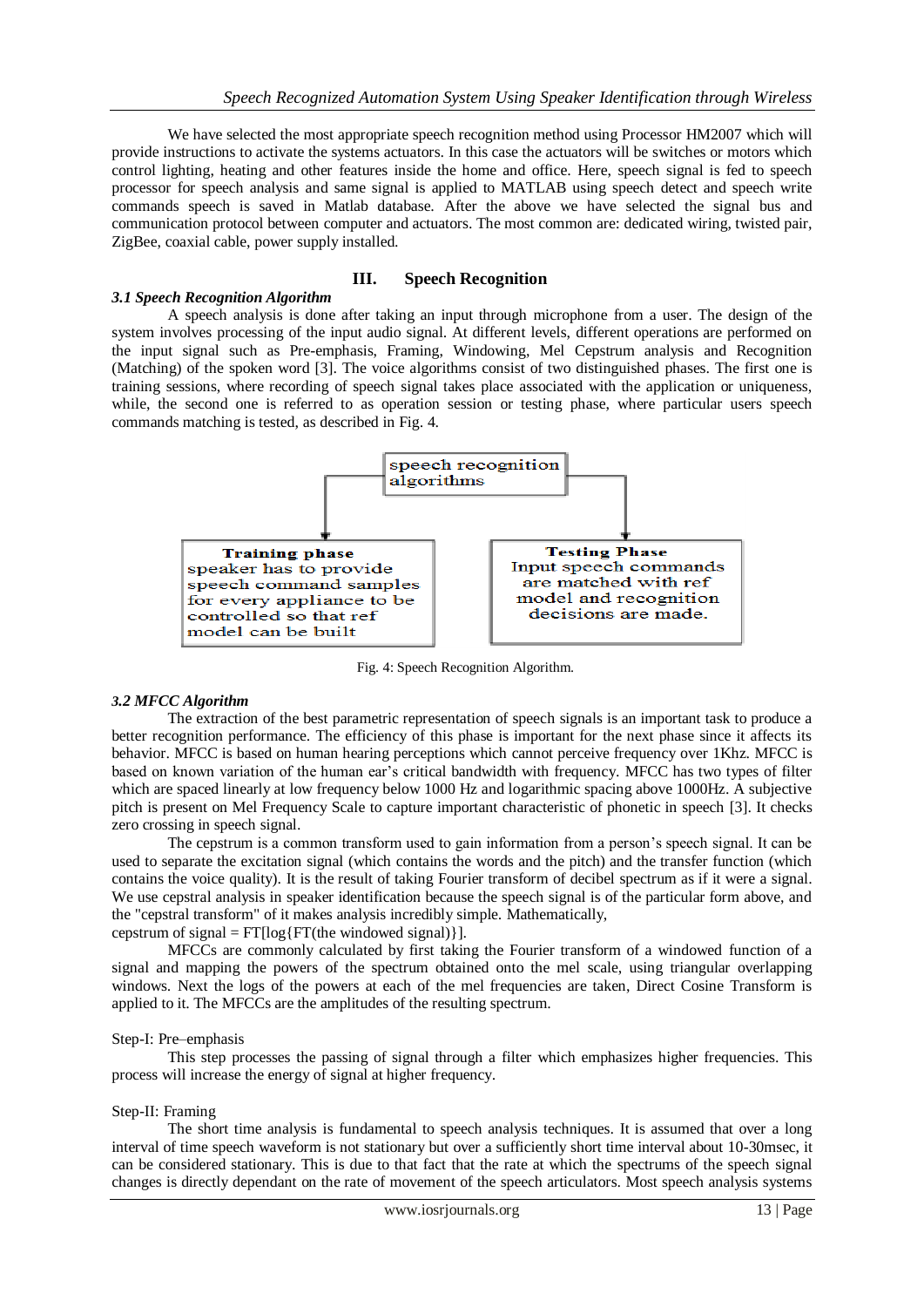operate at uniformly spaced time intervals or frames of typical duration 10-30 msec. In frame blocking, the continuous speech signal is blocked into frames of N samples, with adjacent frames being separated by M ( $M <$ N). The first frame consists of the first N samples and The second frame begins M samples after the first frame, and overlaps it by N - M samples. Similarly, the third frame begins 2M samples after the first frame (or M samples after the second frame) and overlaps it by  $N - 2M$  samples. This process continues until all the speech is accounted for within one or more frames. Typical values for N and M are  $N = 256$  (which is equivalent to  $\sim$ 30msec windowing and facilitate the fast radix-2 FFT) and  $M = 100$  [2].

#### Step-III: Windowing

The next step in the speech processing is to window each individual frame so as to minimize the signal discontinuities at the beginning and end of each frame. When we perform Fourier Transform, it assumes that the signal repeats, and the end of one frame does not connect smoothly with the beginning of the next one. This adds some glitches at regular intervals. So we have to make the ends of each frame smooth enough to connect with each other. This is possible by a processing called Windowing. This is done by Hamming windowing method.



Fig. 5: Hamming Window.

#### Step-IV: Fast Fourier Transform

The Fast Fourier Transform is used to convert each frame of N samples from the time domain into the frequency domain. The FFT is a fast algorithm to implement the Discrete Fourier Transform (DFT) which is defined on the set of N samples {xn}, as follow:

$$
X_n = \sum_{k=0}^{N-1} x_k e^{-2\pi jkn/N}, \qquad n = 0,1,2,...,N-1
$$

Note that we use j here to denote the imaginary unit, i.e.  $j = \sqrt{-1}$ . In general Xn 's are complex numbers.

Step- V: Mel Filter Bank Processing

The range of frequencies in FFT is very wide and voice signal does not follow the linear scale. The bank of filters according to Mel scale as shown in figure 6 is used [3] to smoothen scale.



 The Mel for given frequency F in Hz:  $F$  (mel) = [2595  $*$  log<sub>10</sub> [1+f] 700]

#### Step-VI: Discrete Cosine Transform

This is the process just reverse to FFT to convert the log Mel spectrum into time domain using Discrete Cosine Transform (DCT). The result of the conversion is called Mel Frequency Cepstrum Coefficient.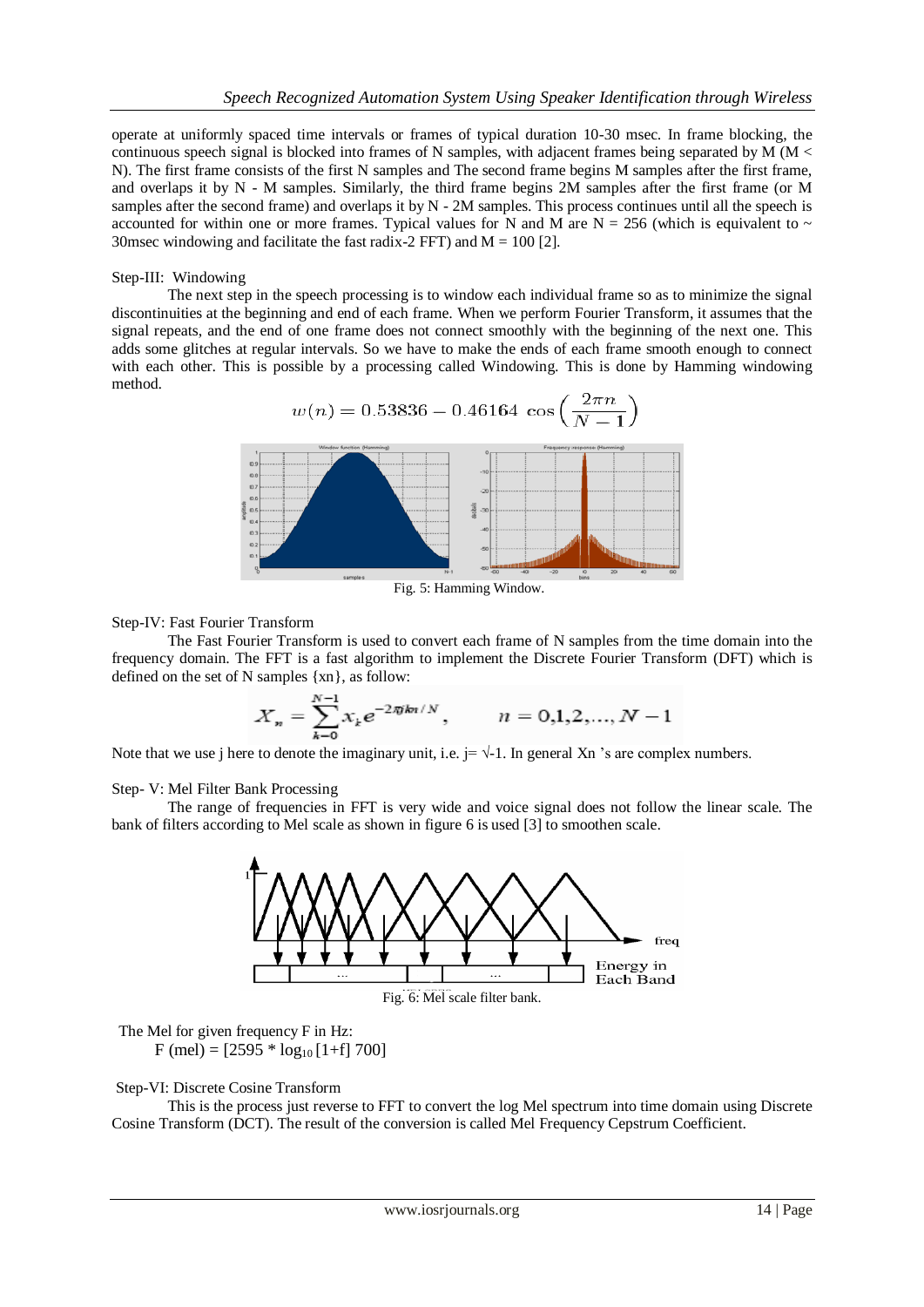Step-VII: Delta Energy and Delta Spectrum

The levels of speech signal and the frames changes, therefore, there is a need to add features related to the change in cepstral features over time. The energy in a frame for a signal  $X(t)$  in a window from time sample t1 to time sample t2, is represented at the equation below:

Energy= $\sum X^2(t)$ 

## **IV. Hardware Design**

In this section we present the hardware description of the modules used for adaptation of speech processor HM 2007 and wireless communication like Zigbee Module.

#### *4.1. Speech Processor Module*

The main element of the design consist of speech synthesizer/recognition ASIC and ZIGBEE transceiver module. The speech recognition IC needs to be programmed for various speech commands. This is done by using a MIC, analog speech signal from MIC are stored in the internal memory of the IC after being digitized using ADC blocks which is internal process in processor. Once the learning/programming is completed. The IC is ready to accept the commands. A command issued by the user through MIC will be digitized and compared with the digitized commands already stored in the internal memory of IC. When a match is received, microcontroller status will be updated accordingly. The microcontroller in turn will generate a specific data which will be transmitted through RF channel using ZIGBEE transmitter.

### *4.2 Microcontroller Module*



Fig. 7: Microcontroller Module.



Fig. 8: Microcontroller-89c52 Board

This module receives signal from speech processor and decision making regarding switching ON/OFF appliance is made here as shown in figure 7. Either from speech processor or Matlab simulator output associated with appliance like Light or fan is given to microcontroller. Output of microcontroller will toggle for incoming signal from processors. Wireless module is connected to one of the input port of microcontroller and appliances are connected to output port.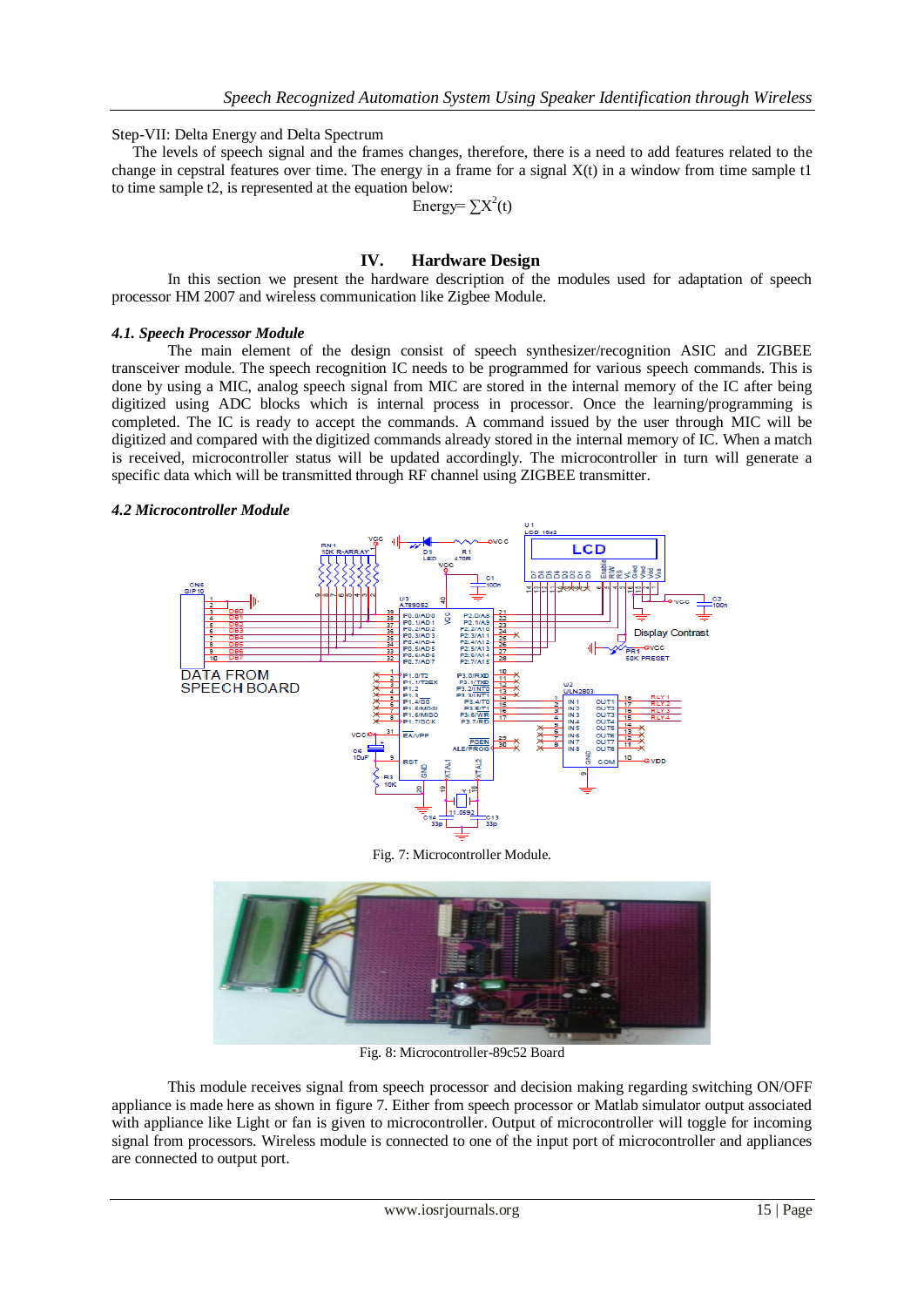## *4.3 Wireless (Zigbee) Module*

Zigbee protocol is the communication protocol that is used in this system for wireless communication as shown in figure 9. Zigbee offers 250 kbps as maximum baud rate. Range of wireless unit is 100meters, but practically we get approximately about 30-40 meters.



Fig. 9: Zigbee Module.

## **V. Tests And Results**

In this section, we need to train the system using speech commands, which are saved in database using .wav format. Following command is used to record speech command for every appliance.

 $y =$  wavrecord (30\*8000, 8000);

after recording command it is checked whether it is in given sample format using,

Speechdetect (y);

If recording is ok then it is saved in database using command,

Wavwrite (y, 8000, 'speaker.wav');

For example, for light appliance it is saved as,

Wavwrite (y, 8000, 'light.wav');

After recording all commands for various appliances, single database called MODEL file is built, which will have all commands for specific speaker. This model file is built using following command in Matlab,

'trainscript'.

Above steps are used to train and record the speech commands. Once commands are saved, our system is ready to work. At the serial port we use Zigbee transmitter module, which will send on/off commands to appliance, wirelessly. Using command 'digitrecgui' speech commands from users are received. If there is match found results will be shown on screen as shown in figure 10 and figure 11. Figure 10 shows matching for light command for particular speaker, where as figure 11 shows match for fan.



Fig. 10: command Light matched results.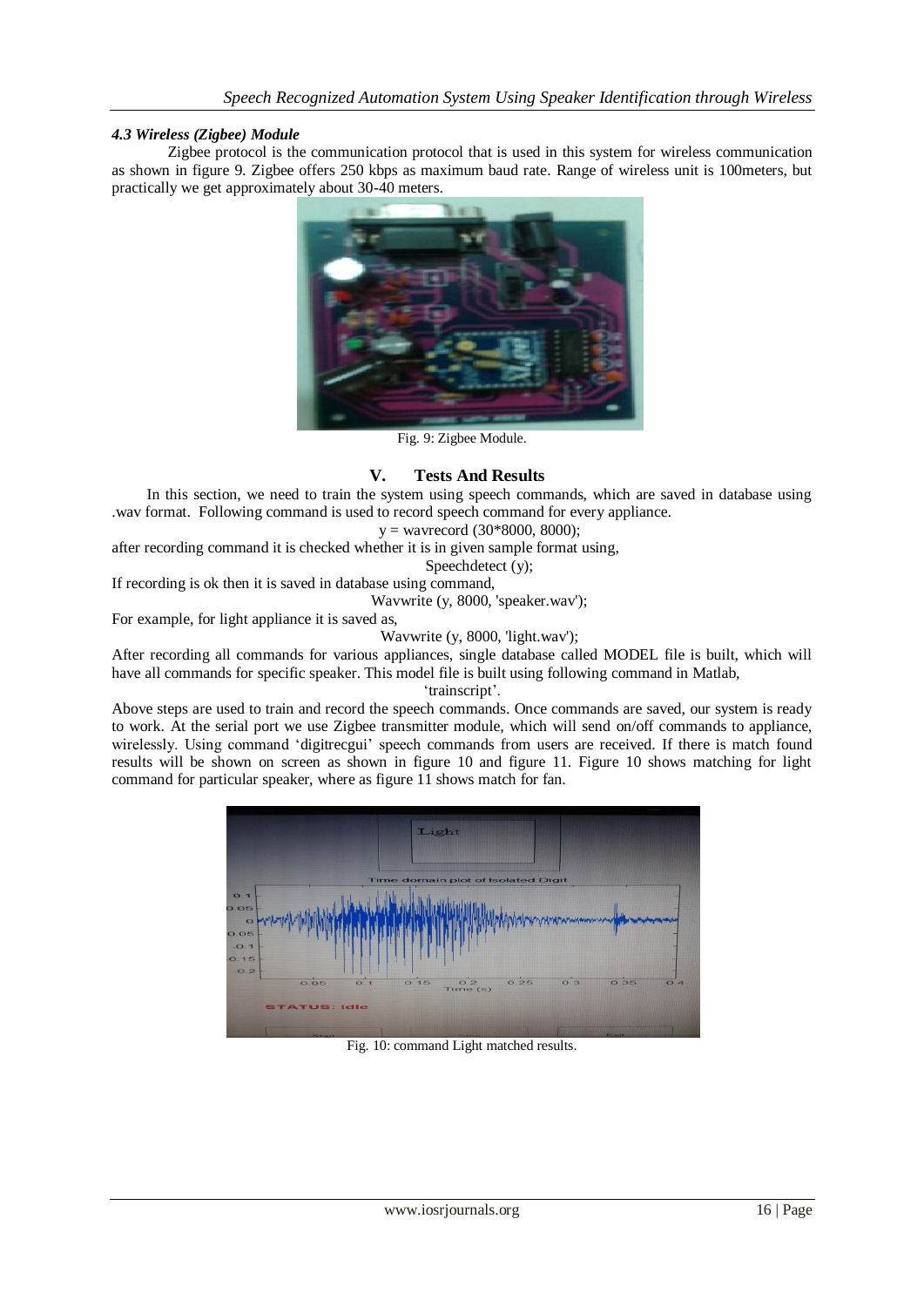

Fig. 11: command Fan matched results.

 For 10 different speakers our system is tested, where we found following satisfactory results of speaker identification and appliances worked similarly, results are shown in Table 1.

| Sr. No. | <b>SPEAKER</b>        | <b>LIGHT</b> | <b>FAN</b> |
|---------|-----------------------|--------------|------------|
|         |                       | (%)          | (%)        |
|         | <b>Actual Speaker</b> | 80           | 85         |
| 2       | Speaker 1             | 10           | 10         |
| 3       | Speaker 2             | 0            |            |
| 4       | Speaker 3             | 0            | 20         |
| 5       | Speaker 4             | 10           |            |
| 6       | Speaker 5             | 0            | 10         |
|         | Speaker 6             | 20           | 10         |
| 8       | Speaker 7             | 0            | 10         |
| 9       | Speaker 8             | 10           |            |
| 10      | Speaker 9             |              |            |

Table 1: Results of Speech recognized Automation system using speaker identification.

For actual speaker and other speakers, statistics is calculated for speech command matching.

#### **VI. Conclusions And Future Work**

A speech recognized automation system using speaker identification through wireless communication is built and implemented. The prototype developed can control electrical devices in a home or office wirelessly. The system implements Automatic Speech Recognition using speech processor and Speaker Identification through MATLAB coding using MFCC algorithm. The system implements the wireless network using ZigBee RF modules for their efficiency and low power consumption.

After analyzing all the information from our project, we found that our algorithm improves the speaker recognition task. Because the MFCC uses the Mel scale, the approximation and maximum likelihood nature of speech to the human voice behavior is good, it represent in a better way the voice. We improved the precision in the recognition task. We found that as long as the number of speakers increases, the number of errors increases; this is because the distance to each centroid of each speaker can be similar to another and maximum likelihood of speech is checked by algorithm.

Future work will entail:

- Adding confirmation commands to the voice recognition system from appliance.
- Integrating appliance control functions to improve the system versatility such as providing control commands other than ON/OFF commands such as slow down, dim, etc.

#### **Acknowledgements**

I, Prabhakar V. Mhadse acknowledge with thanks the guidance received from Prof. A. C. Wani and prof. S. R. Suralkar, Head of the Department in preparation of this Project.

I would also give my sincere thanks to other staff of college for their warm support. The matter taken from the various sources in preparing this report has been duly cited in reference.